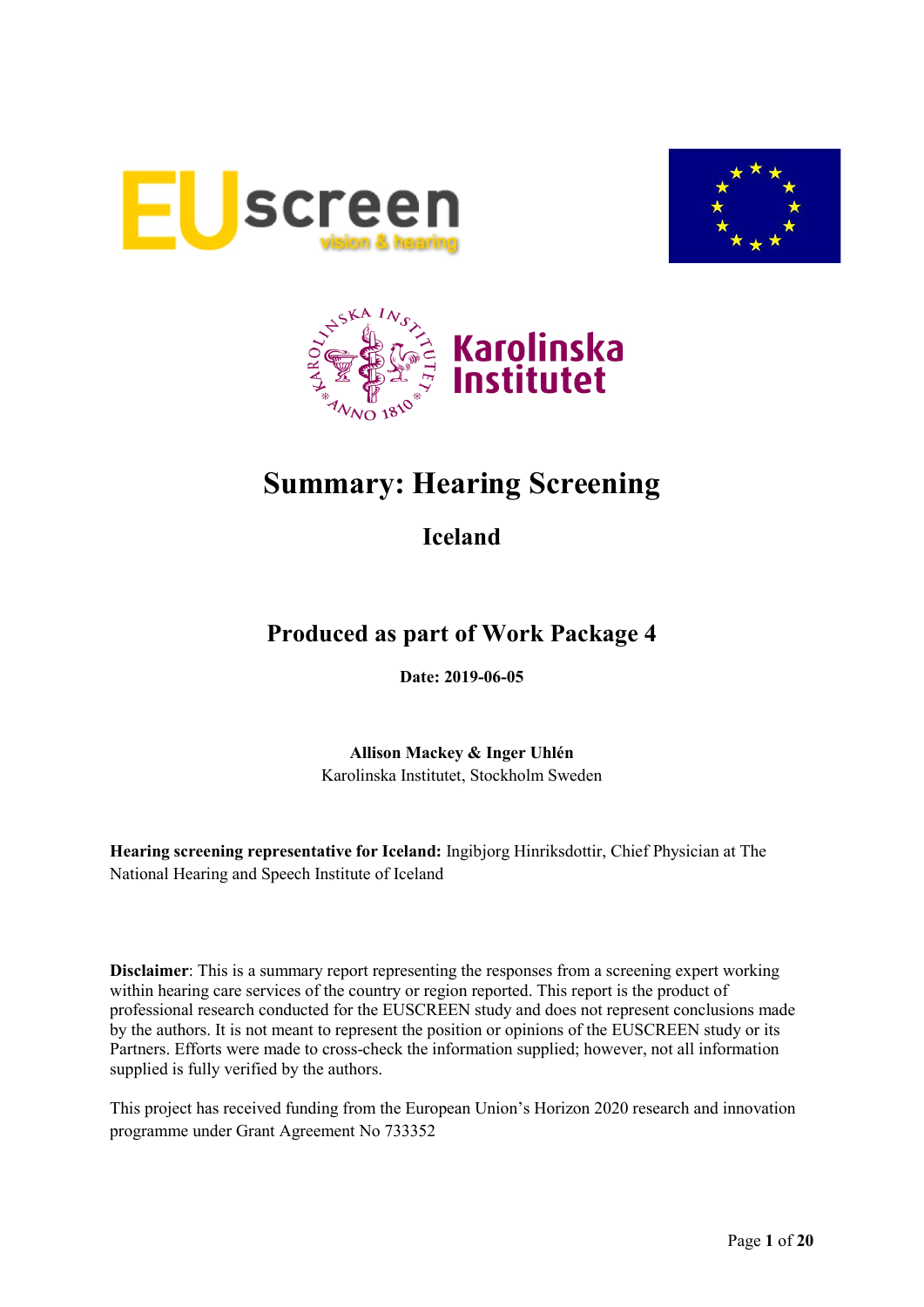

## **Table of Contents**

| 1.   |  |
|------|--|
| 2.   |  |
| 3.   |  |
| 3.1. |  |
| 3.2. |  |
| 3.3. |  |
| 4.   |  |
| 5.   |  |
| 5.1. |  |
| 5.2. |  |
| 5.3. |  |
| 5.4. |  |
| 6.   |  |
| 6.1. |  |
| 6.2. |  |
| 6.3. |  |
| 7.   |  |
| 7.1. |  |
| 7.2. |  |
| 7.3. |  |
| 8.   |  |
| 8.1. |  |
| 8.2. |  |
| 8.3. |  |
| 8.4. |  |
| 8.5. |  |
| 8.6. |  |
| 9.   |  |
| 9.1. |  |
| 9.2. |  |
| 9.3. |  |
| 9.4. |  |
| 10.  |  |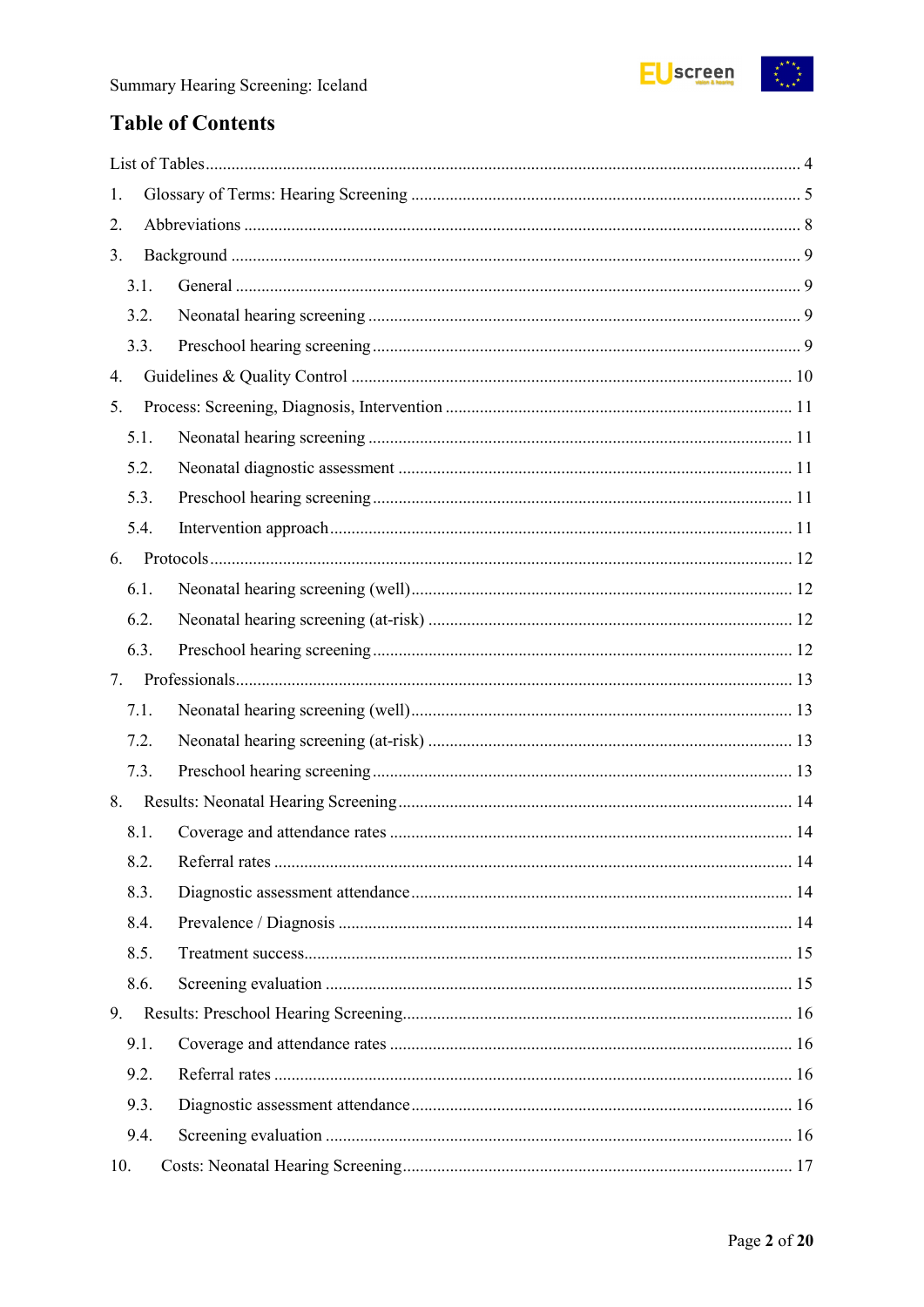

| 10.1. |  |
|-------|--|
| 10.2. |  |
| 10.3. |  |
| 10.4. |  |
| 10.5. |  |
| 10.6. |  |
| 11.   |  |
| 11.1. |  |
| 11.2. |  |
| 11.3. |  |
| 11.4. |  |
| 12.   |  |
|       |  |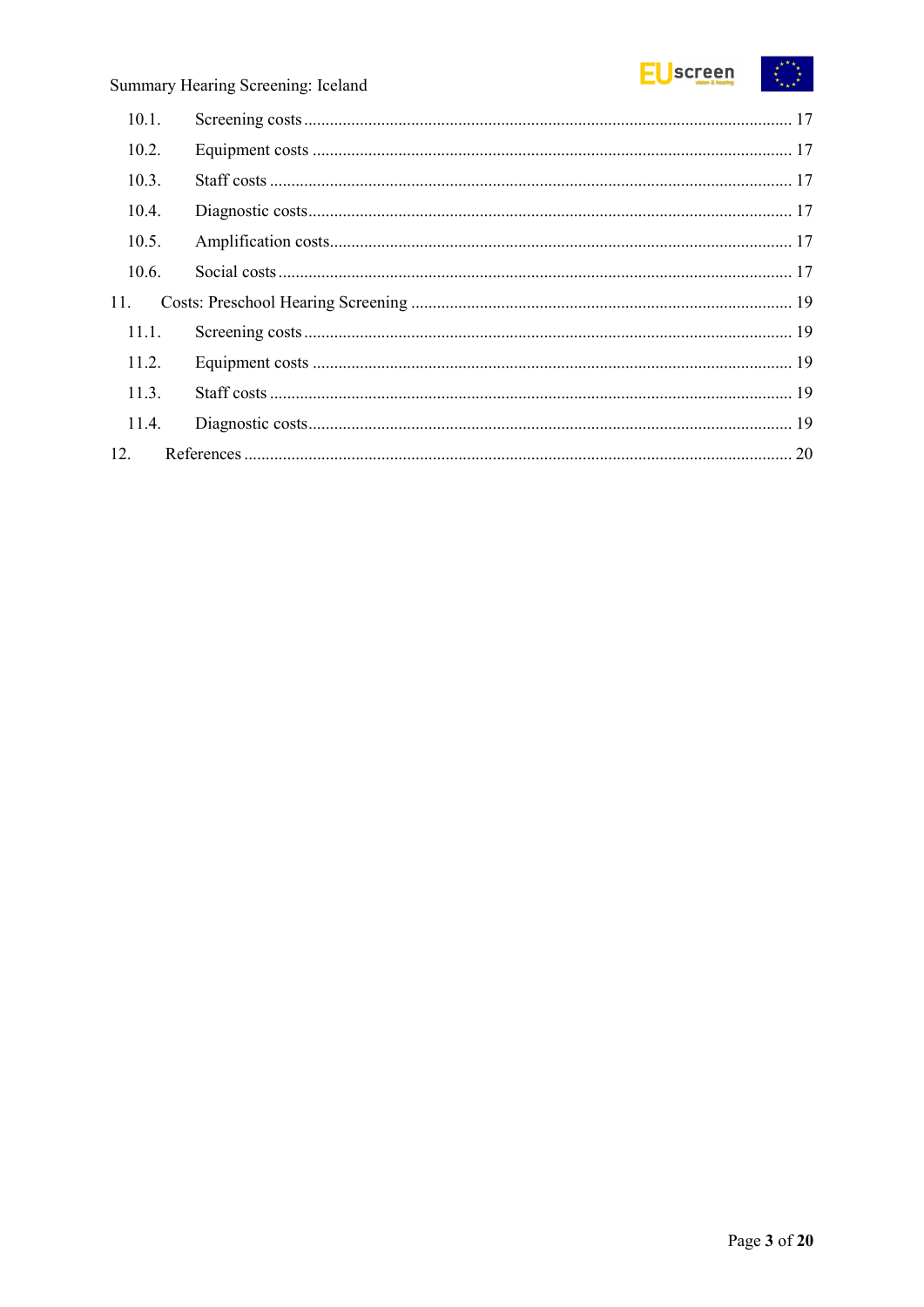

## <span id="page-3-0"></span>**List of Tables**

| Table 3: Prevalence of permanent hearing loss among all neonates in Iceland (per 1000; Hinriksdottir, |  |
|-------------------------------------------------------------------------------------------------------|--|
|                                                                                                       |  |
| Table 4: Prevalence of permanent hearing loss among preschool-age children in Iceland (per 1000;      |  |
|                                                                                                       |  |
| Table 5: Percentage of children diagnosed with permanent hearing loss in Iceland without being        |  |
|                                                                                                       |  |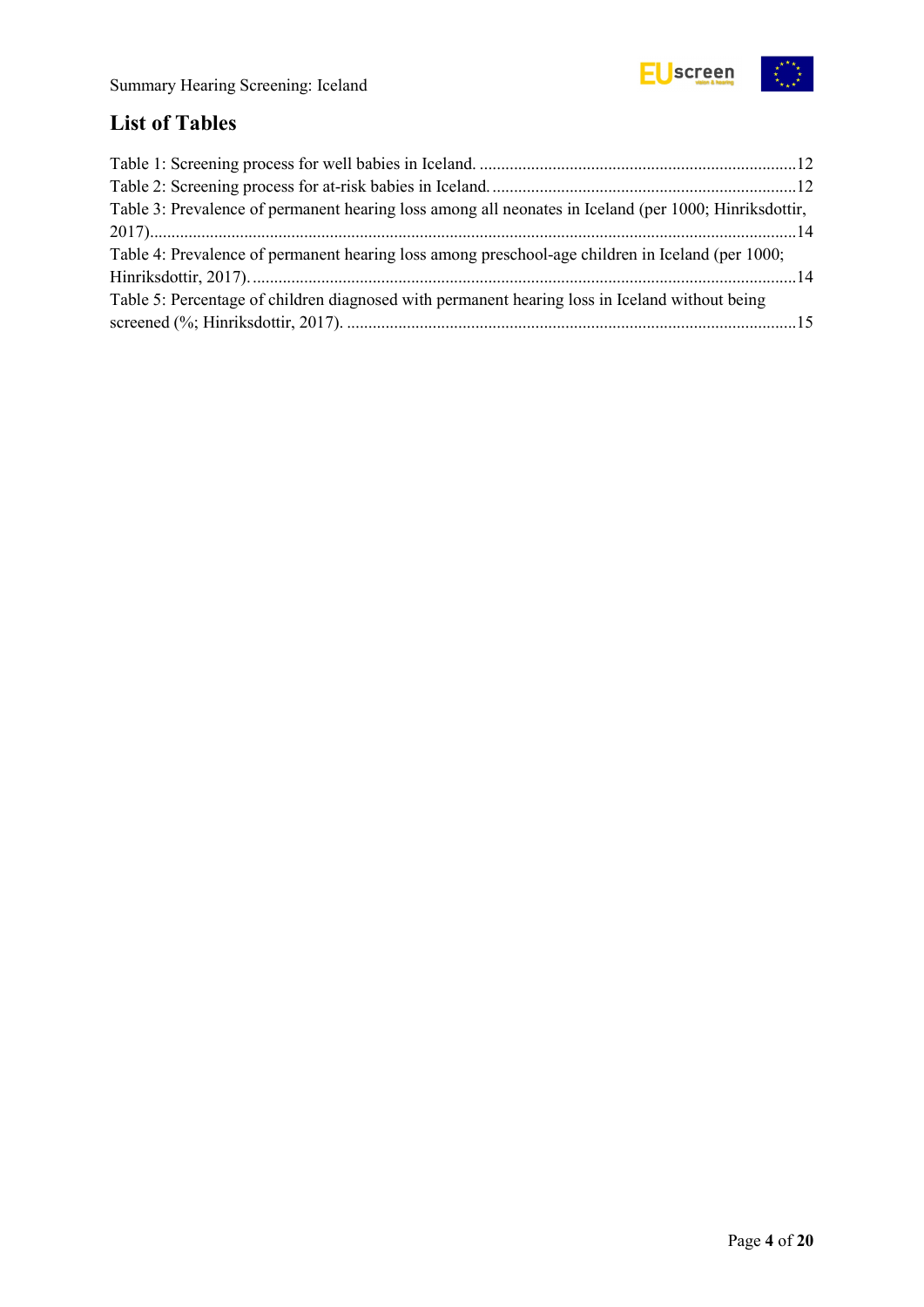

## <span id="page-4-0"></span>**1. Glossary of Terms: Hearing Screening**

| <b>Abnormal test result</b>                     | A test result where a normal "pass" response could not be detected under<br>good conditions. The result on screening equipment may indicate "no<br>response," "fail," or "refer."                                                                                                                                                                                                                                                                                                                                                                                                                                                                                                                                                                                |  |  |  |  |
|-------------------------------------------------|------------------------------------------------------------------------------------------------------------------------------------------------------------------------------------------------------------------------------------------------------------------------------------------------------------------------------------------------------------------------------------------------------------------------------------------------------------------------------------------------------------------------------------------------------------------------------------------------------------------------------------------------------------------------------------------------------------------------------------------------------------------|--|--|--|--|
| <b>Attendance rate</b>                          | The proportion of all those invited for screening that are tested and receive<br>a result,<br>Invited for screening includes all those that are offered the<br>screening test.<br>Tested and receive a result could be a "pass" or "fail".<br>Attendance rate provides information on the willingness of families to<br>participate in screening.                                                                                                                                                                                                                                                                                                                                                                                                                |  |  |  |  |
| <b>Attendance rate in</b><br>first year of life | See definition of Attendance rate.<br>The calculation cut-off is after one year of life.                                                                                                                                                                                                                                                                                                                                                                                                                                                                                                                                                                                                                                                                         |  |  |  |  |
| <b>Compliance with</b>                          | The percentage of those who are referred from screening to a diagnostic<br>assessment that actually attend the first diagnostic assessment.                                                                                                                                                                                                                                                                                                                                                                                                                                                                                                                                                                                                                      |  |  |  |  |
| referral (percentage)                           | Percentage of compliance provides information on the willingness of<br>families to attend the diagnostic assessment after referral from screening.                                                                                                                                                                                                                                                                                                                                                                                                                                                                                                                                                                                                               |  |  |  |  |
| Coverage                                        | The proportion of those eligible for screening that are tested and receive a<br>result within a specific time.<br>Eligible for screening includes those within the population that are<br>covered under the screening or health care program.<br>Tested and receive a result could be a "pass" or "refer to<br>diagnostic assessment".<br>Specific time can be defined, such as 1 month after birth, 3 months<br>after birth, etc.<br>Coverage provides information on the overall effectiveness and timeliness<br>of a complete screening programme.<br>Factors such as being offered screening, willingness to participate, missed<br>screening, ability to complete the screen, and ability to document the<br>screening results will influence the coverage. |  |  |  |  |
| <b>Coverage in first</b><br>year of life        | See definition of Coverage.<br>The specific time is pre-defined as within the first year of life.<br>In other words, the coverage is the proportion of those eligible for<br>screening that complete the screening sequence to a final result within the<br>first year of life.                                                                                                                                                                                                                                                                                                                                                                                                                                                                                  |  |  |  |  |
| <b>False negatives</b>                          | The percentage of infants/children with a hearing loss (defined by the<br>target condition) that receive a result of "pass" during screening.                                                                                                                                                                                                                                                                                                                                                                                                                                                                                                                                                                                                                    |  |  |  |  |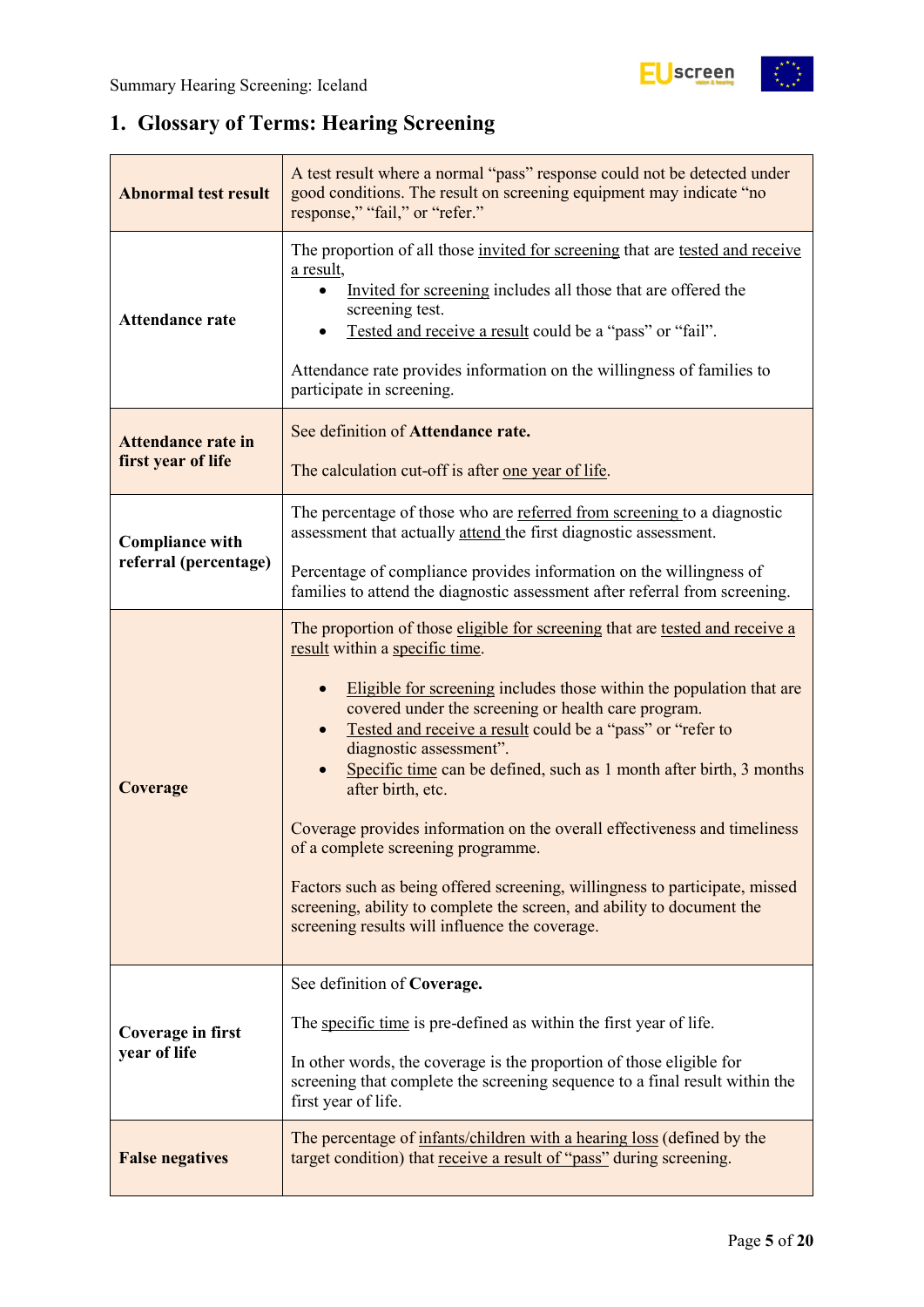

|                                          | Example: If 100 infants with hearing loss are screened, and 1 infant passes<br>the screening, the percentage of false negatives is 1%.                                                                 |
|------------------------------------------|--------------------------------------------------------------------------------------------------------------------------------------------------------------------------------------------------------|
|                                          | The percentage of infants/children with normal hearing that receive a<br>result of "fail" from the final screening test.                                                                               |
| <b>False positives</b>                   | Example: If 100 infants with normal hearing are screened, and 3 infants<br>fail the screening and are referred for diagnostic assessment, the<br>percentage of false positives is 3%.                  |
| <b>Guidelines</b>                        | Recommendations or instructions provided by an authoritative body on the<br>practice of screening in the country or region.                                                                            |
| <b>Hearing screening</b><br>professional | A person qualified to perform hearing screening, according to the practice<br>in your country or region.                                                                                               |
| <b>Inconclusive test</b><br>result       | A test result where a normal "pass" response could not be detected due to<br>poor test conditions.                                                                                                     |
| <b>Invited for screening</b>             | Offered screening.                                                                                                                                                                                     |
| <b>Outcome of hearing</b><br>screening   | An indication of the effectiveness or performance of screening, such as a<br>measurement of coverage rate, referral rate, number of infants detected,<br>etc.                                          |
| <b>Permanent hearing</b>                 | A hearing impairment that is <i>not</i> due to a temporary or transient condition<br>such as middle ear fluid.                                                                                         |
| loss                                     | Permanent hearing loss can be either sensorineural or permanent<br>conductive.                                                                                                                         |
| <b>Positive predictive</b>               | The percentage of infants/children referred from screening who have a<br>confirmed hearing loss, as described by your protocol or guideline and<br>indicated in the Target Condition (see definition). |
| value                                    | For example, if 100 babies are referred from screening for diagnostic<br>assessment and 90 have normal hearing while 10 have a confirmed hearing<br>loss, the positive predictive value would be 10%.  |
| Preschool or<br>(pre)school children     | All children between 3-6 years of age.                                                                                                                                                                 |
| <b>Preschool or</b>                      | Screening that takes place during the time children are between 3-6 years<br>of age.                                                                                                                   |
| (pre)school screening                    | This refers to <i>any</i> hearing screening during this age. The location of the<br>screening is irrelevant to the definition.                                                                         |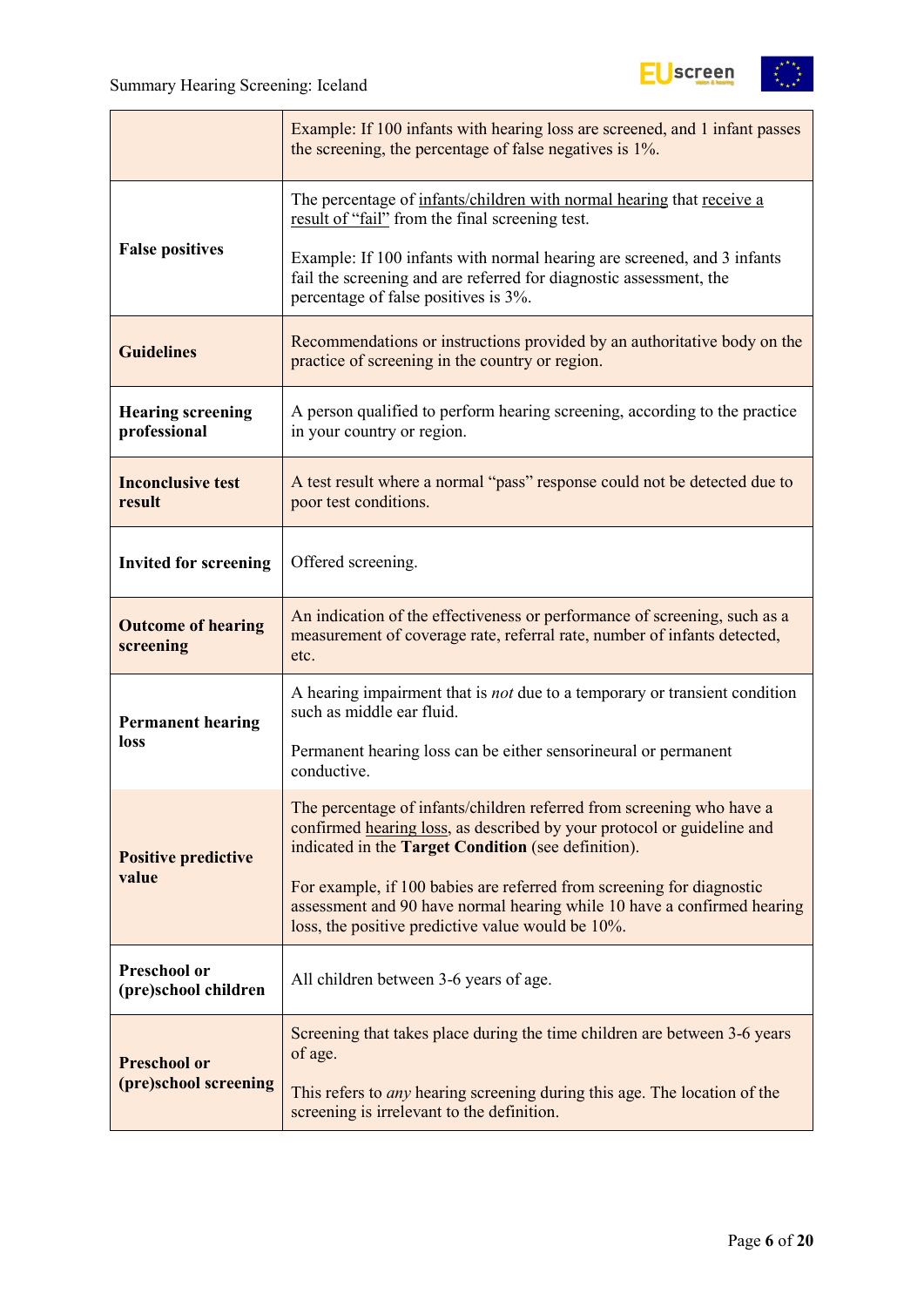

| The number or percentage of individuals with a specific disease or<br>condition. Prevalence can either be expressed as a percentage, proportion,<br>Prevalence<br>or as the value per 1000 individuals within the same demographic. |                                                                                                                                                                                                                                                                                                                                                                                                                                |  |  |  |
|-------------------------------------------------------------------------------------------------------------------------------------------------------------------------------------------------------------------------------------|--------------------------------------------------------------------------------------------------------------------------------------------------------------------------------------------------------------------------------------------------------------------------------------------------------------------------------------------------------------------------------------------------------------------------------|--|--|--|
| <b>Programme</b>                                                                                                                                                                                                                    | An organized system for screening, which could be based nationally,<br>regionally or locally.                                                                                                                                                                                                                                                                                                                                  |  |  |  |
| Protocol                                                                                                                                                                                                                            | Documented procedure or sequence for screening, which could include<br>which tests are performed, when tests are performed, procedures for<br>passing and referring, and so forth.                                                                                                                                                                                                                                             |  |  |  |
| <b>Quality assurance</b>                                                                                                                                                                                                            | A method for checking and ensuring that screening is functioning<br>adequately and meeting set goals and benchmarks.                                                                                                                                                                                                                                                                                                           |  |  |  |
| Referral criteria                                                                                                                                                                                                                   | A pre-determined cut-off boundary for when an infant/child should be re-<br>tested or seen for a diagnostic assessment.                                                                                                                                                                                                                                                                                                        |  |  |  |
|                                                                                                                                                                                                                                     | For example, referral criteria may be "no response" at 35 dB nHL.                                                                                                                                                                                                                                                                                                                                                              |  |  |  |
| <b>Risk babies / Babies</b>                                                                                                                                                                                                         | All infants that are considered to be at-risk or have risk-factors for hearing<br>loss according to the screening programme.                                                                                                                                                                                                                                                                                                   |  |  |  |
| at-risk                                                                                                                                                                                                                             | Two common risk factors are admission to the neonatal-intensive care unit<br>(NICU) or born prematurely. However, other risk factors for hearing loss<br>may also be indicated in the screening programme.                                                                                                                                                                                                                     |  |  |  |
|                                                                                                                                                                                                                                     | The percentage of infants/children with hearing loss that are identified via<br>the screening program.                                                                                                                                                                                                                                                                                                                         |  |  |  |
| <b>Sensitivity</b>                                                                                                                                                                                                                  | For example, if 100 babies with hearing loss are tested, and 98 of these<br>babies are referred for diagnostic assessment while 2 pass the screening,<br>the sensitivity is 98%.                                                                                                                                                                                                                                               |  |  |  |
|                                                                                                                                                                                                                                     | The percentage of infants/children with normal hearing that pass the<br>screening.                                                                                                                                                                                                                                                                                                                                             |  |  |  |
| <b>Specificity</b>                                                                                                                                                                                                                  | For example, if 100 babies with normal hearing are tested, and 10 of these<br>babies are referred for diagnostic assessment and 90 pass the screening, the<br>specificity is 90%.                                                                                                                                                                                                                                              |  |  |  |
| <b>Target condition</b>                                                                                                                                                                                                             | The hearing loss condition you are aiming to detect via your screening<br>programme. This includes:<br>The laterality of the condition, whether the program aims to detect<br>both unilateral and bilateral hearing loss or just bilateral hearing<br>loss.<br>The severity of the condition, whether the program aims to detect<br>$\bullet$<br>hearing $loss \ge 30$ dB HL, $\ge 35$ dB HL, $\ge 40$ dB HL or $\ge 45$ dB HL |  |  |  |
| <b>Well, healthy babies</b>                                                                                                                                                                                                         | Infants who are <i>not</i> admitted into the NICU or born prematurely.<br>Well, healthy babies may or may not have additional risk factors for<br>hearing loss, according to the procedures indicated in the specific<br>screening programme.                                                                                                                                                                                  |  |  |  |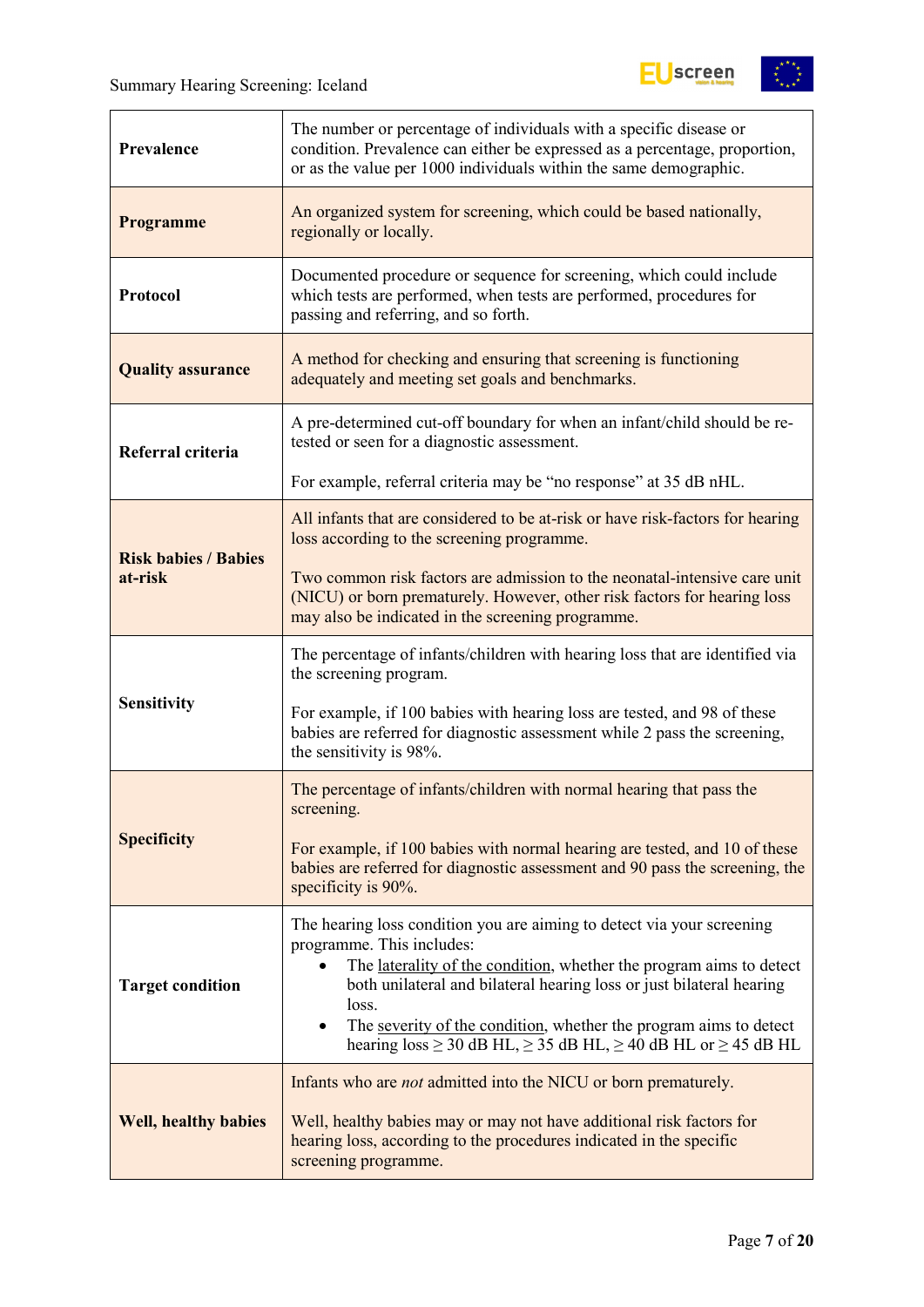

### <span id="page-7-0"></span>**2. Abbreviations**

- ABR auditory brainstem response
- aABR automatic auditory brainstem response
- ANSD auditory neuropathy spectrum disorder
- ASSR auditory steady-state response
- CI cochlear implant
- CMV cytomegalovirus
- dB HL decibel hearing level
- dB nHL decibel normalized hearing level
- dB SNR decibel signal-to-noise ratio
- DPOAE distortion product otoacoustic emissions
- HA hearing aid
- NICU neonatal intensive care unit
- OAE otoacoustic emissions
- TEOAE transient-evoked otoacoustic emissions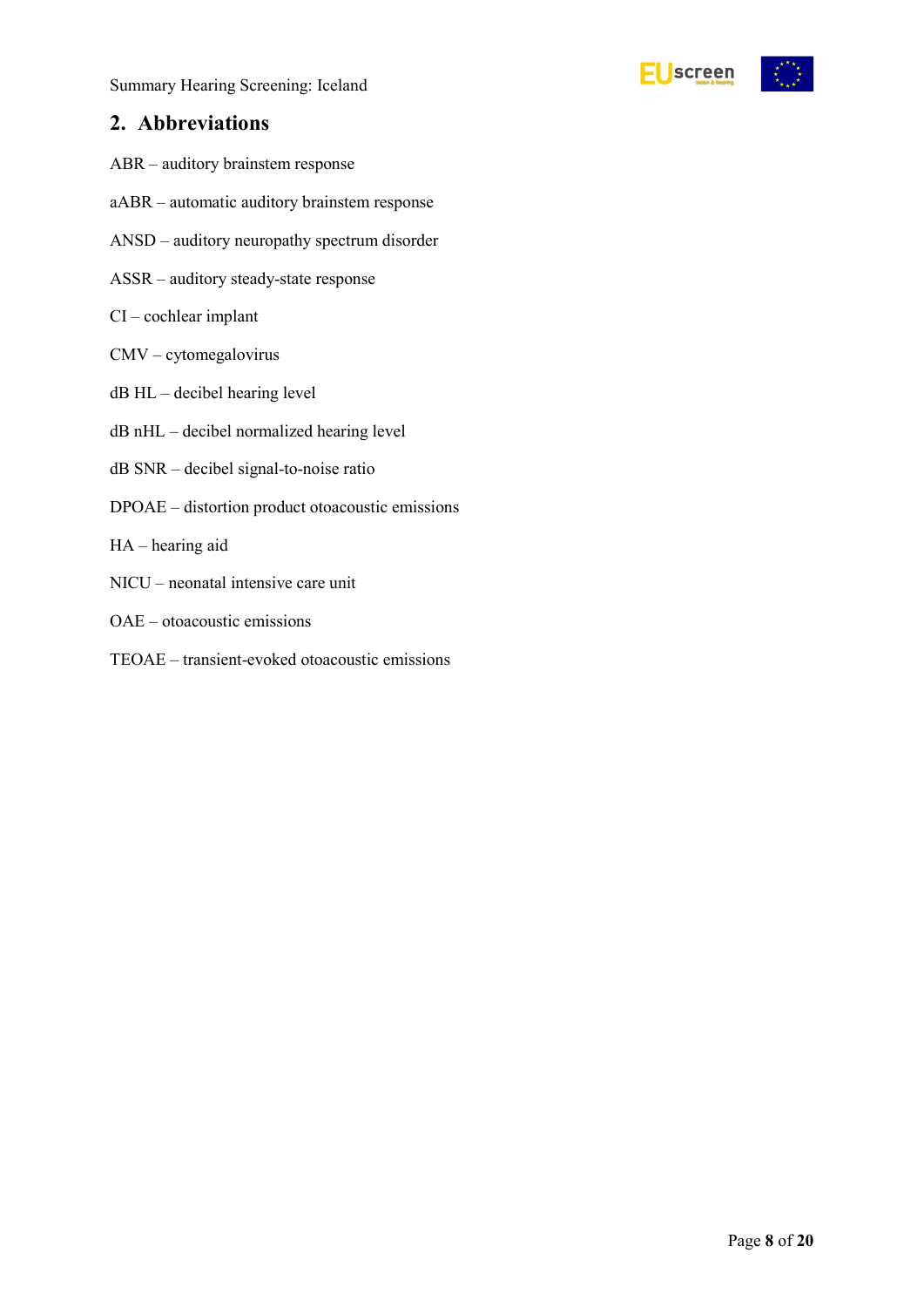

## <span id="page-8-0"></span>**3. Background**

In Iceland, hearing screening is performed nationally and also organized nationally. The following report contains information with regards to hearing screening in the entire country of Iceland.

#### <span id="page-8-1"></span>**3.1. General**

The total country of Iceland has an area of 103 000 km<sup>2</sup> with a population of 348 450 as of January 1, 2018 (Statistics Iceland, 2018).

In Iceland, all births are registered. The number of live births in Iceland in 2017 was 4071 (Statistics Iceland, 2018).

The World Bank income classification categorizes Iceland as a high-income country (The World Bank, 2018). The gross domestic product (GDP) in 2015 was €41 928 per capita (Statistics Iceland, 2018).

From the World Health Organization (WHO) Global Health Expenditure Database, health expenditure for Iceland in 2015 was 4282 USD or €3733 per capita (World Health Organization (WHO), 2018).

An infant mortality rate of 2.1 per 1000 is reported for Iceland for 2015 (Statistics Iceland, 2018). The United Nations does not provide infant mortality rates due to low number of infants born per year (United Nations Statistics Division, 2016).

#### <span id="page-8-2"></span>**3.2. Neonatal hearing screening**

In the country of Iceland, neonatal hearing screening is conducted universally, with all babies in the country having access to hearing screening, though screening is not obligatory for parents. The universal program for well babies was first implemented in 2007, and by 2009, neonatal hearing screening was available across the country. Screening for at-risk infants began much earlier in 1982. Neonatal hearing screening is embedded in the Preventive Child Health Care screening system. Screening is organized and coordinated through the National Hearing and Speech Institute. The institute is part of the Icelandic health care system financed by the government.

In Iceland, the same hearing screening protocol is followed across the country.

#### <span id="page-8-3"></span>**3.3. Preschool hearing screening**

In Iceland, preschool hearing screening is not performed.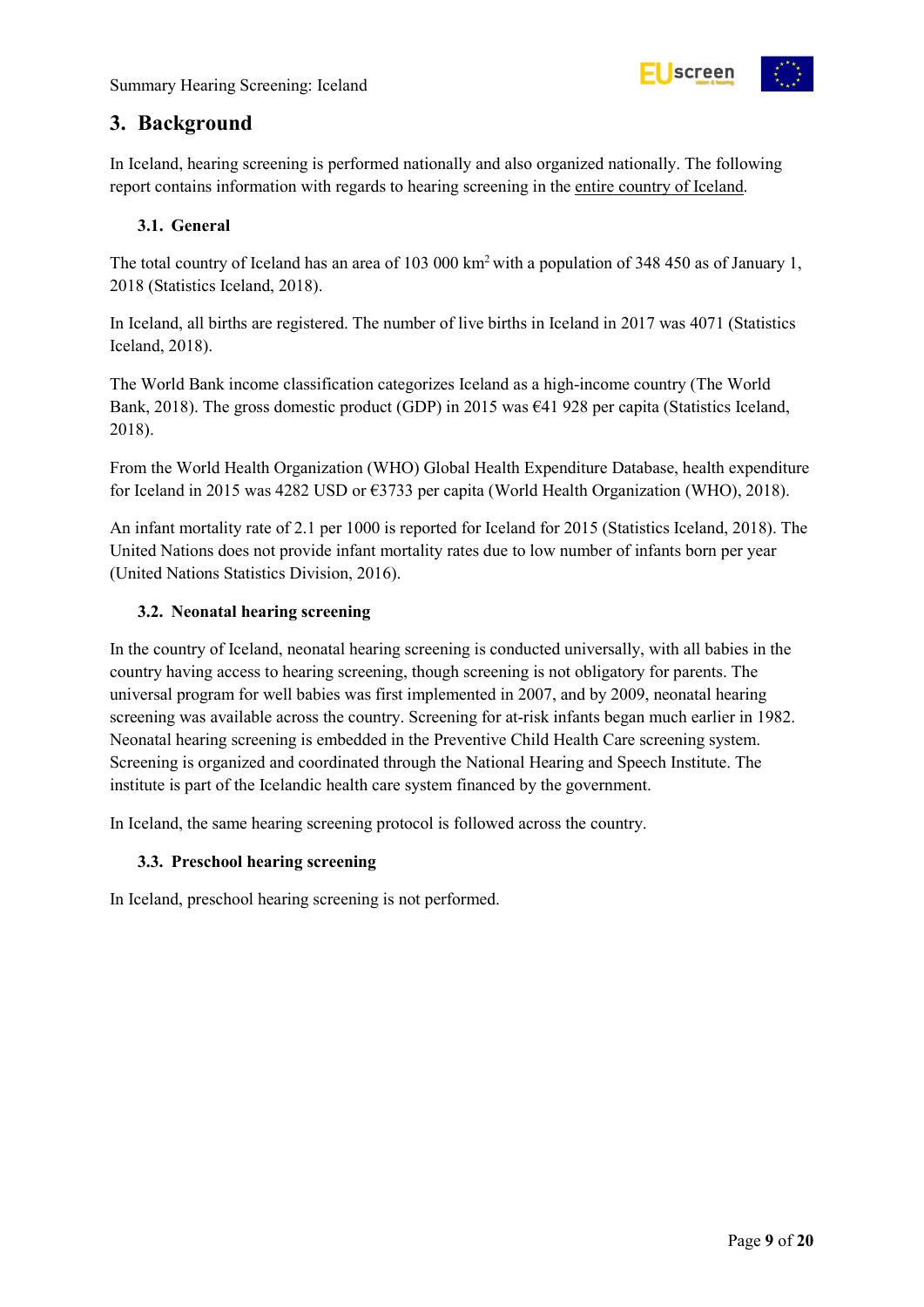

## <span id="page-9-0"></span>**4. Guidelines & Quality Control**

National guidelines for hearing screening exist in Iceland.

The content of hearing screening programme was decided on by the National Hearing and Speech Institute, where certain employees take care of the neonatal hearing screening programme. The hearing division is made up of a medical doctor, an audiologist and an audiologist assistant. The content of the screening programme was changed in 2009 when neonatal hearing screening was included nationally and in 2012 when preschool hearing screening was terminated. The revision/review process is performed every 2 years through a meeting of National Hearing and Speech Institute. The revision process is funded through the state.

Quality assurance of hearing screening programmes is not imposed by the government; however, information is collected about hearing screening outcomes through a collection of results at the National Hearing and Speech Institute. At this time, data are aggregated for well babies only. Data for at-risk infants are collected, but not sent to the National Hearing and Speech Institute.

Data are collected at the National Hearing and Speech Institute for well and at-risk babies combined; however, it is not indicated whether reports are regularly produced from these collected data. Research has been performed on hearing screening in Iceland apart from auditing, though not on a regular basis. A cost-effectiveness study has not been performed.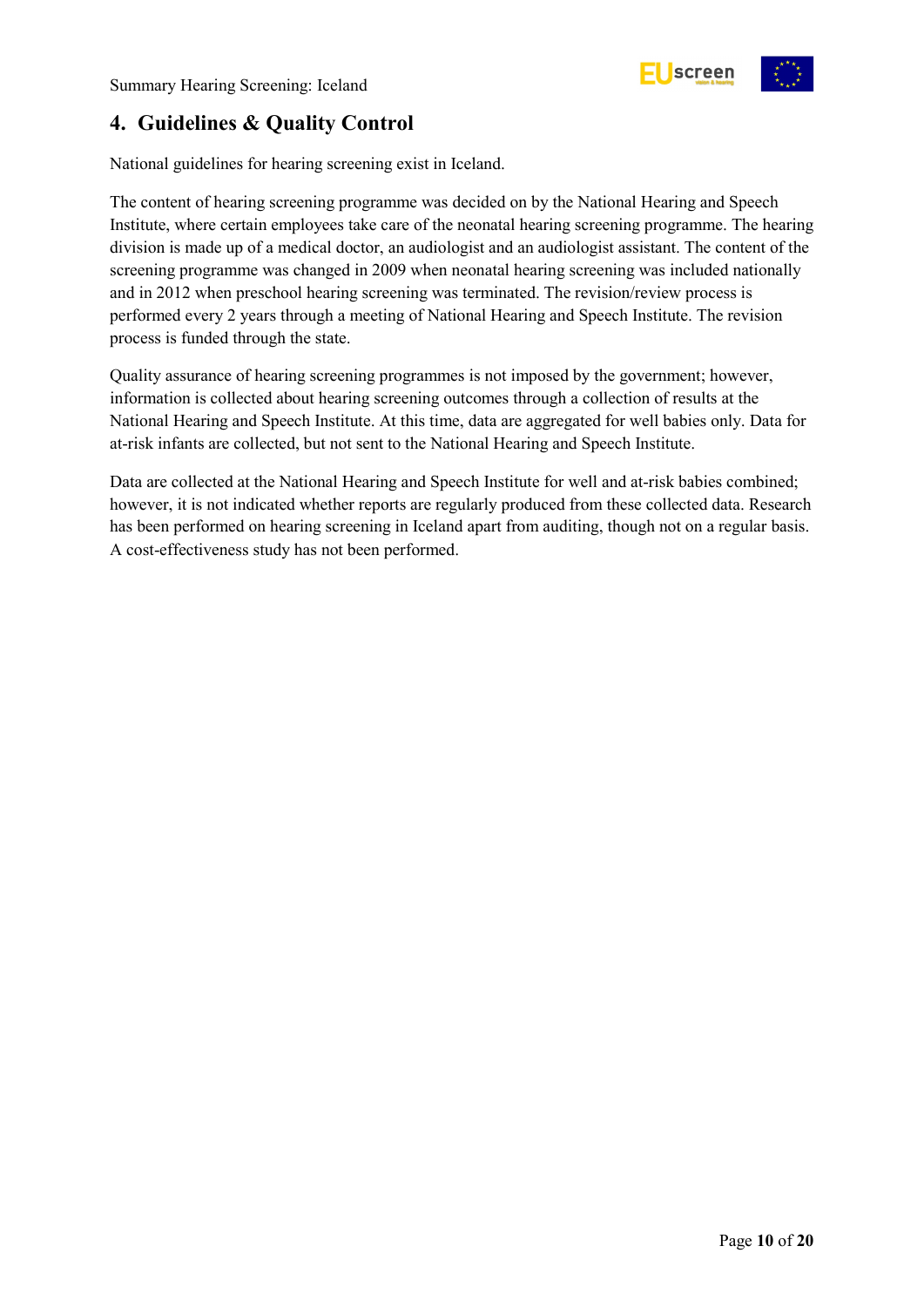## <span id="page-10-0"></span>**5. Process: Screening, Diagnosis, Intervention**

#### <span id="page-10-1"></span>**5.1. Neonatal hearing screening**

Well-babies are screened in the hospital or at Child Health Care Centres, and at-risk babies are screened in the hospital/NICU. Well-baby families are invited to participate in neonatal screening as a part of the general preventive health care for newborns infants. Families of infants at-risk are invited for screening directly in person in the hospital. The staff of the National Hearing and Speech Institute and the staff at the maternity ward invite families to participate. Around 80-90% of infants are born in maternity hospitals. The average length of stay is not indicated.

It is roughly estimated that neonatal hearing screening for well-babies should be completed before 2-4 weeks of age, though this age may vary for infants born in rural areas. For at-risk infants, it is roughly estimated that screening should be completed by 8-12 weeks of age.

Data are unavailable regarding the percentage of infants screened with the at-risk protocol. At-risk infants are defined as those with a family history of hearing loss, a syndrome associated with hearing impairment, postnatal infections (e.g, CMV, asphyxia, intracranial hemorrhage, IPPV/ECMO), prematurity, NICU stay > 48 hours, or hyperbilirubinemia.

The prevalence of CMV infections and meningitis among neonates is registered when detected. In 2016, one neonate was diagnosed with CMV. This infant showed normal hearing.

The target condition for screening well babies is bilateral or unilateral hearing loss  $> 30$  dB HL, and the target condition for screening at-risk babies is a bilateral or unilateral hearing loss > 30 dB HL as well as auditory neuropathy.

#### <span id="page-10-2"></span>**5.2. Neonatal diagnostic assessment**

The diagnostic assessment should be performed by 12 weeks of age.

#### <span id="page-10-3"></span>**5.3. Preschool hearing screening**

Preschool hearing screening is not performed in Iceland.

#### <span id="page-10-4"></span>**5.4. Intervention approach**

In Iceland, treatment options available include grommets, hearing aids, bone conductive devices and cochlear implants. Infants are fitted with hearing aids from <6 months of age and cochlear implants from 6-12 months of age.

The hearing aid fitting criteria Iceland is a bilateral hearing loss of  $>20-25$  dB HL depending on the frequencies or a unilateral hearing loss of 25-30 dB HL, depending on the frequencies of hearing loss.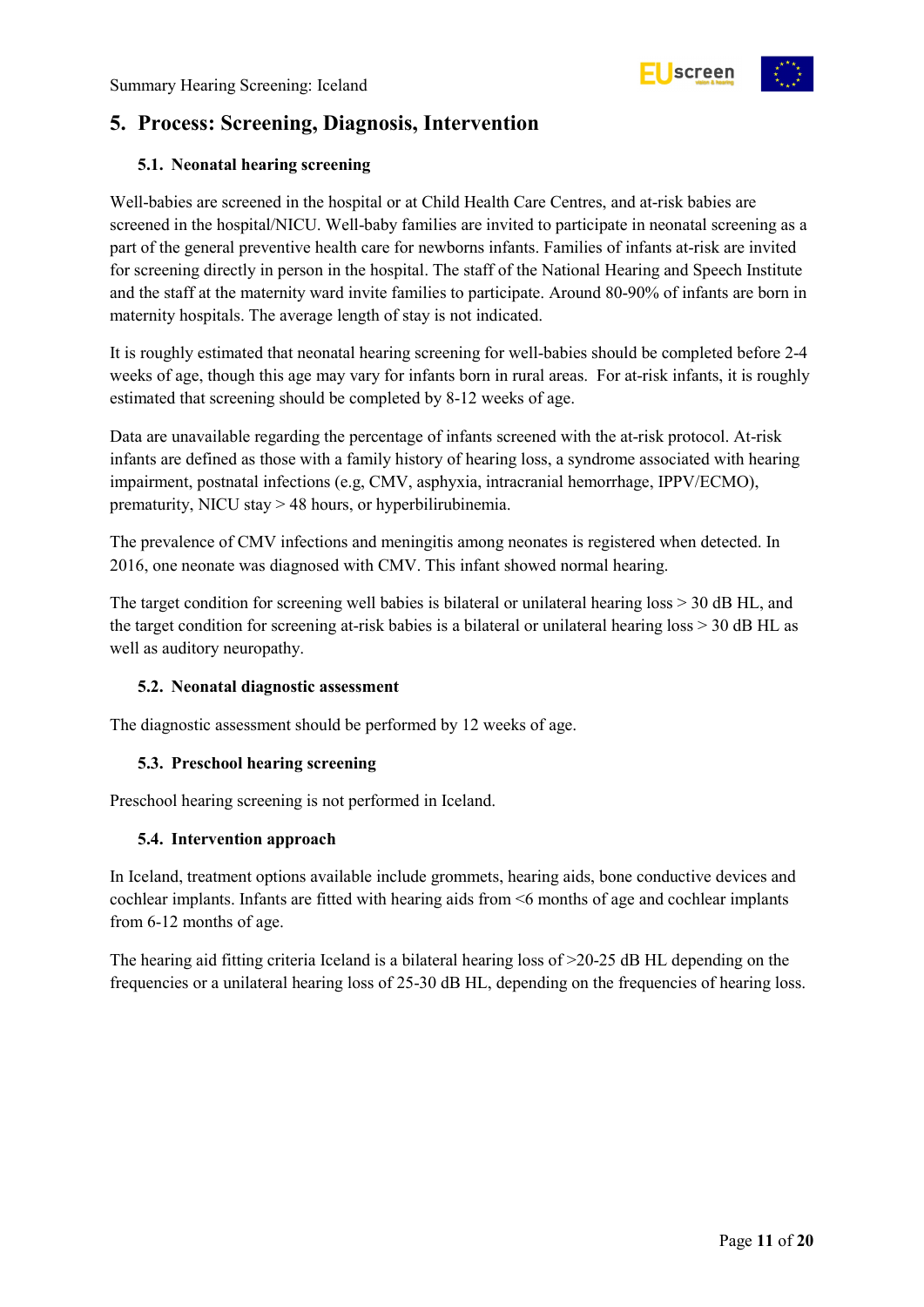

## <span id="page-11-0"></span>**6. Protocols**

Hearing screening protocols are described for neonatal hearing screening (well and at-risk) as well as for preschool hearing screening when applicable.

- The Test performed is the screening technique used
- The Age of the child is indicated in hours, days, months or years
- Referral criteria may be the lack of an OAE response at specified frequencies, a responsewaveform repeatability constant, the absence of an aABR response at a specified intensity, or an absent behavioural response at a specified intensity. Referral criteria may be defined within a protocol or limited based on the device used.
- The <u>Device</u> is the screening device used.
- Unilateral Referrals indicates whether children are referred if only one ear fails screening.
- The <u>Location</u> is where the screening takes place

#### <span id="page-11-1"></span>**6.1. Neonatal hearing screening (well)**

TEOAE tests are performed every day at the two biggest maternity hospitals, and organized tours are made to the rural areas 2 to 4 times per year to test the infants born in the smaller villages. The screening process for well babies in Iceland is described in Table 1, whereby a 3-step OAE-OAEaABR protocol is in place.

| <b>Test</b>      | Age                                                                                | Referral criteria                | <b>Device</b> | Unilateral<br>Referrals? | Location                                         |
|------------------|------------------------------------------------------------------------------------|----------------------------------|---------------|--------------------------|--------------------------------------------------|
| OAE1             | $\leq$ days (older in<br>rural areas)                                              | 8x peaks of<br>alternating-signs | Accuscreen    | Yes                      | Maternity hospital /<br>Child Health Care Centre |
| OAE <sub>2</sub> | $\leq 10$ days                                                                     |                                  |               | Yes                      | Maternity hospital /<br>Hearing Clinic           |
| aABR             | $\leq$ 4 weeks<br>(bilateral referral)<br>$\leq$ 12 weeks<br>(unilateral referral) | $35$ dB nHL                      |               | Yes                      | Hearing Clinic                                   |

<span id="page-11-4"></span>**Table 1:** Screening process for well babies in Iceland.

#### <span id="page-11-2"></span>**6.2. Neonatal hearing screening (at-risk)**

The protocol for testing at-risk infants is described below, whereby a 2-step TEOAE+aABR - aABR protocol is in place. Specifically, the first step is a combined OAE and aABR, and the second step is an aABR at lower intensity. The same protocol is followed across the country for at-risk infants; however, a personal family-centred approach is taken in rural areas to ensure contact is maintained.

<span id="page-11-5"></span>

| Table 2: Screening process for at-risk babies in Iceland. |  |
|-----------------------------------------------------------|--|
|-----------------------------------------------------------|--|

|                  |                            |                                              |               | <b>Unilateral</b> |                              |
|------------------|----------------------------|----------------------------------------------|---------------|-------------------|------------------------------|
| <b>Test</b>      | Age                        | Referral criteria                            | <b>Device</b> | Referrals?        | Location                     |
| TEOAE<br>$+AABR$ | $36-42$ weeks<br>gestation | 8x peaks of alternating-signs<br>$45$ dB nHL | Accuscreen    | Yes               | NICU / Maternity<br>hospital |
| aABR             |                            | $35$ dB nHL                                  |               | Yes               |                              |

#### <span id="page-11-3"></span>**6.3. Preschool hearing screening**

Not applicable.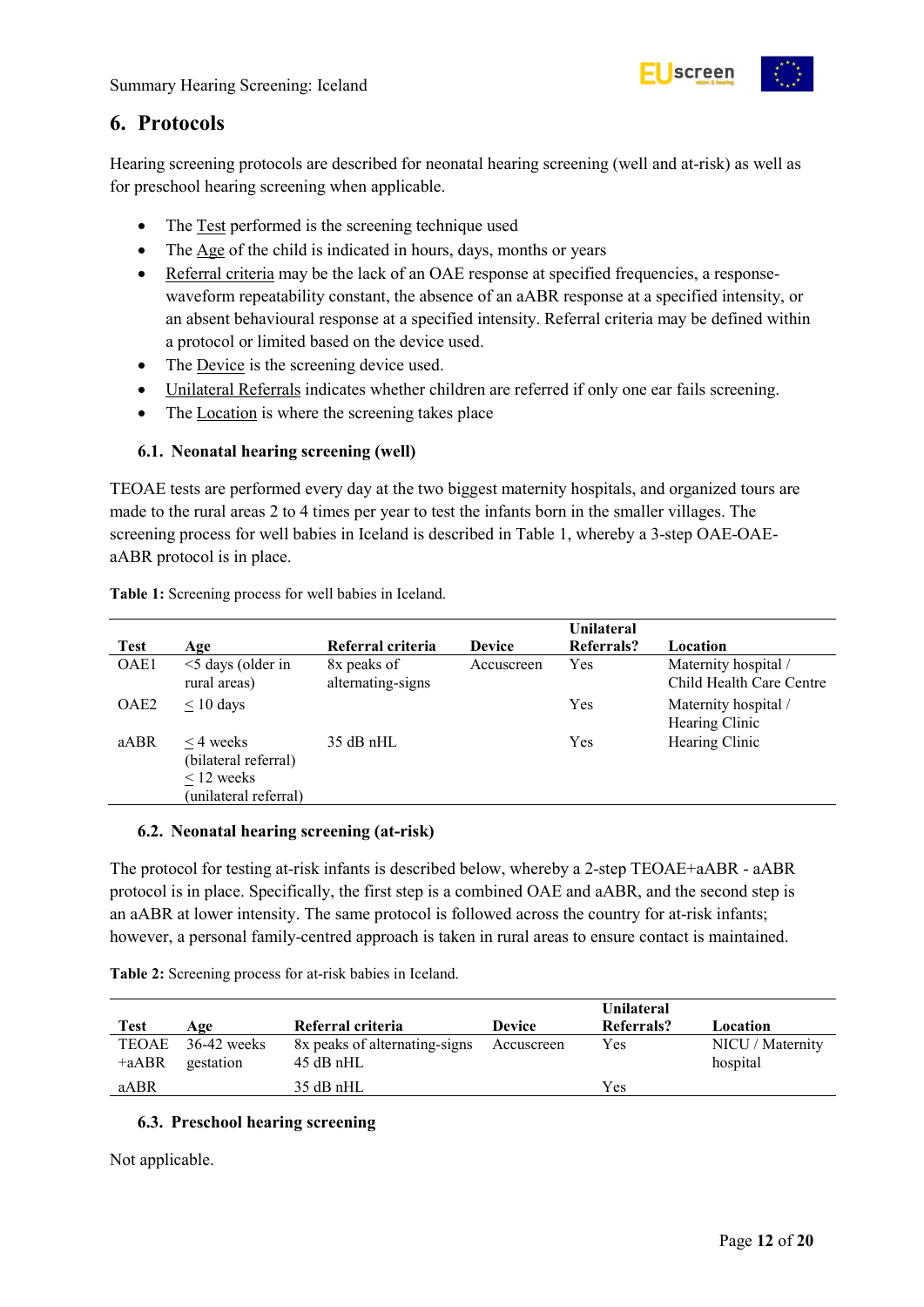

## <span id="page-12-0"></span>**7. Professionals**

#### <span id="page-12-1"></span>**7.1. Neonatal hearing screening (well)**

Screening for well babies is performed by nurses, midwives, audiologists or specially trained health care employees. There is accredited training for hearing screening staff. The training is offered and accredited through The National Hearing and Speech Institute, however, data are unavailable regarding the length of this training.

#### <span id="page-12-2"></span>**7.2. Neonatal hearing screening (at-risk)**

Screening for at-risk infants is performed by the same professionals performing screening for wellinfants.

#### <span id="page-12-3"></span>**7.3. Preschool hearing screening**

Not applicable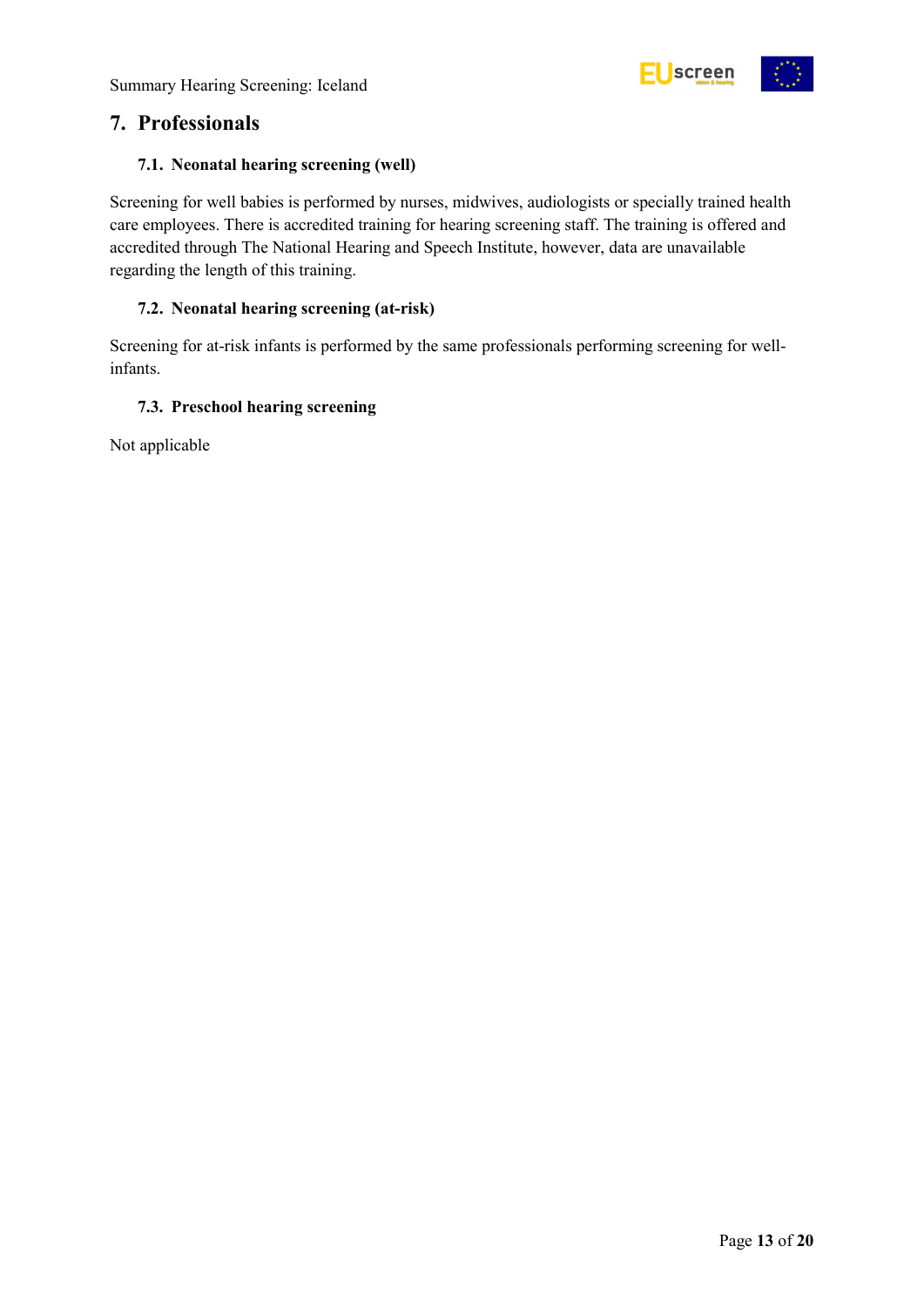

## <span id="page-13-0"></span>**8. Results: Neonatal Hearing Screening**

#### <span id="page-13-1"></span>**8.1. Coverage and attendance rates**

The coverage rate in Iceland for all babies from 2016 was calculated to be 92.6%, which is the total percentage of infants that have completed all stages of the screening (Hinriksdottir, 2017).

The number of infants that missed being *offered* screening is not specified, and therefore, attendance rate is not indicated.

#### <span id="page-13-2"></span>**8.2. Referral rates**

Data are unavailable for pass and referral rates for each stage of the screening process.

In total, the referral rate to a diagnostic assessment after the screening process was 1.2% in 2016 for well-babies (Hinriksdottir, 2017).

#### <span id="page-13-3"></span>**8.3. Diagnostic assessment attendance**

Data are unavailable regarding the compliance rate for a diagnostic assessment after neonatal hearing screening, but it is described as an exception if parents do not show up.

#### <span id="page-13-4"></span>**8.4. Prevalence / Diagnosis**

The prevalence rate values of permanent hearing loss among neonates in Iceland are presented in [Table 3.](#page-13-5)

There were 4 neonates in total diagnosed with hearing loss in 2016, two with bilateral hearing loss over 80 dB HL, one with unilateral hearing loss and one with mild HL (Hinriksdottir, 2017). Therefore, there are very few children with hearing loss in Iceland, which should be accounted for when interpreting prevalence rate figures.

<span id="page-13-5"></span>**Table 3:** Prevalence of permanent hearing loss among all neonates in Iceland (per 1000; Hinriksdottir, 2017).

|                                                                    | <b>Bilateral</b> |           | Unilateral |         |  |
|--------------------------------------------------------------------|------------------|-----------|------------|---------|--|
|                                                                    | > 40 dB          | $> 80$ dB | > 40 dB    | > 80 dB |  |
| Prevalence of permanent hearing loss<br>among neonates (2016 data) |                  |           | 0.25       |         |  |

The prevalence rate values of permanent hearing loss among pre-school aged children in Iceland are presented in [Table 4.](#page-13-6)

<span id="page-13-6"></span>**Table 4**: Prevalence of permanent hearing loss among preschool-age children in Iceland (per 1000; Hinriksdottir, 2017).

|                                                                                                     | <b>Bilateral</b>                    |     |      | Unilateral |           |           |
|-----------------------------------------------------------------------------------------------------|-------------------------------------|-----|------|------------|-----------|-----------|
|                                                                                                     | $>$ 40 dB<br>$> 80$ dB<br>$>$ 25 dB |     |      | $>$ 25 dB  | $> 40$ dB | $> 80$ dB |
| Prevalence of permanent hearing loss<br>among pre-school age children<br>$(2011-2016 \text{ data})$ | 0.62                                | 0.5 | 0.27 | 0.54       | 0.54      | 0.08      |

The prevalence values of permanent hearing loss among children in Iceland without having been screened in 2016 are presented in Table 5.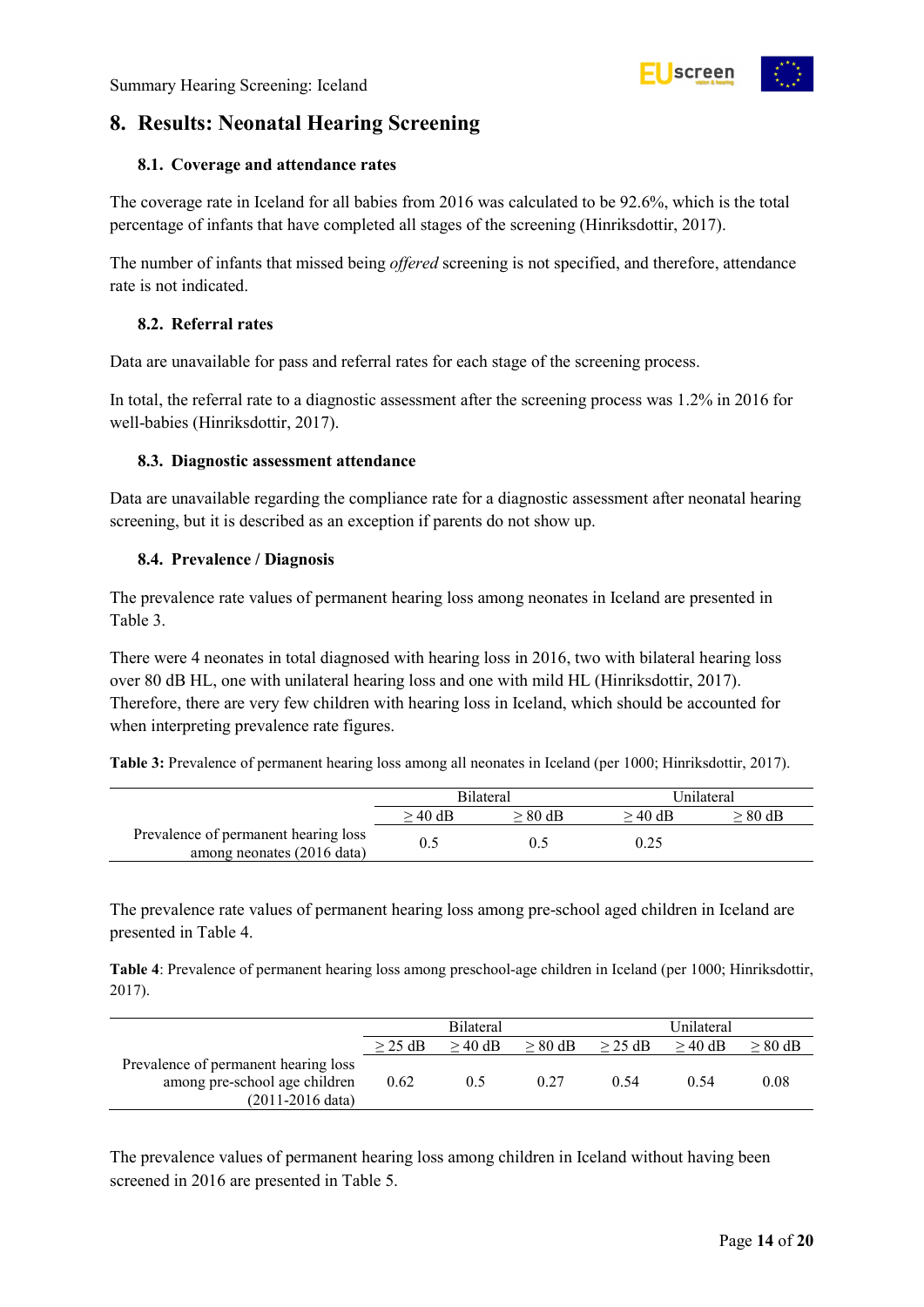

<span id="page-14-2"></span>**Table 5**: Percentage of children diagnosed with permanent hearing loss in Iceland without being screened (%; Hinriksdottir, 2017).

|                                                                        | <b>Bilateral</b> |           | Unilateral |           |
|------------------------------------------------------------------------|------------------|-----------|------------|-----------|
|                                                                        | $>$ 40 dB        | $> 80$ dB | $>40$ dB   | $> 80$ dB |
| Percentage of children diagnosed<br>without being screened (2016 data) |                  |           | 0.025      |           |

The prevalence of bilateral auditory neuropathy for both well-babies and NICU-babies was estimated to be 0 in Iceland.

#### <span id="page-14-0"></span>**8.5. Treatment success**

In Iceland, 2 children with neonatal hearing impairment were fitted with hearing aids and 1 child was fitted with cochlear implants in 2016 (Hinriksdottir, 2017). Because Iceland is a small country, there is large variation from year to year regarding the number of children diagnosed and fitted with amplification.

#### <span id="page-14-1"></span>**8.6. Screening evaluation**

In Iceland, all babies that were born in 2015 and 2016 who were diagnosed with hearing loss were referred from neonatal hearing screening. The percentage of false positives after neonatal hearing screening is roughly estimated to be about 1%.

The positive predictive value of a refer result is unavailable. Data are unavailable for all other measures of screening evaluation.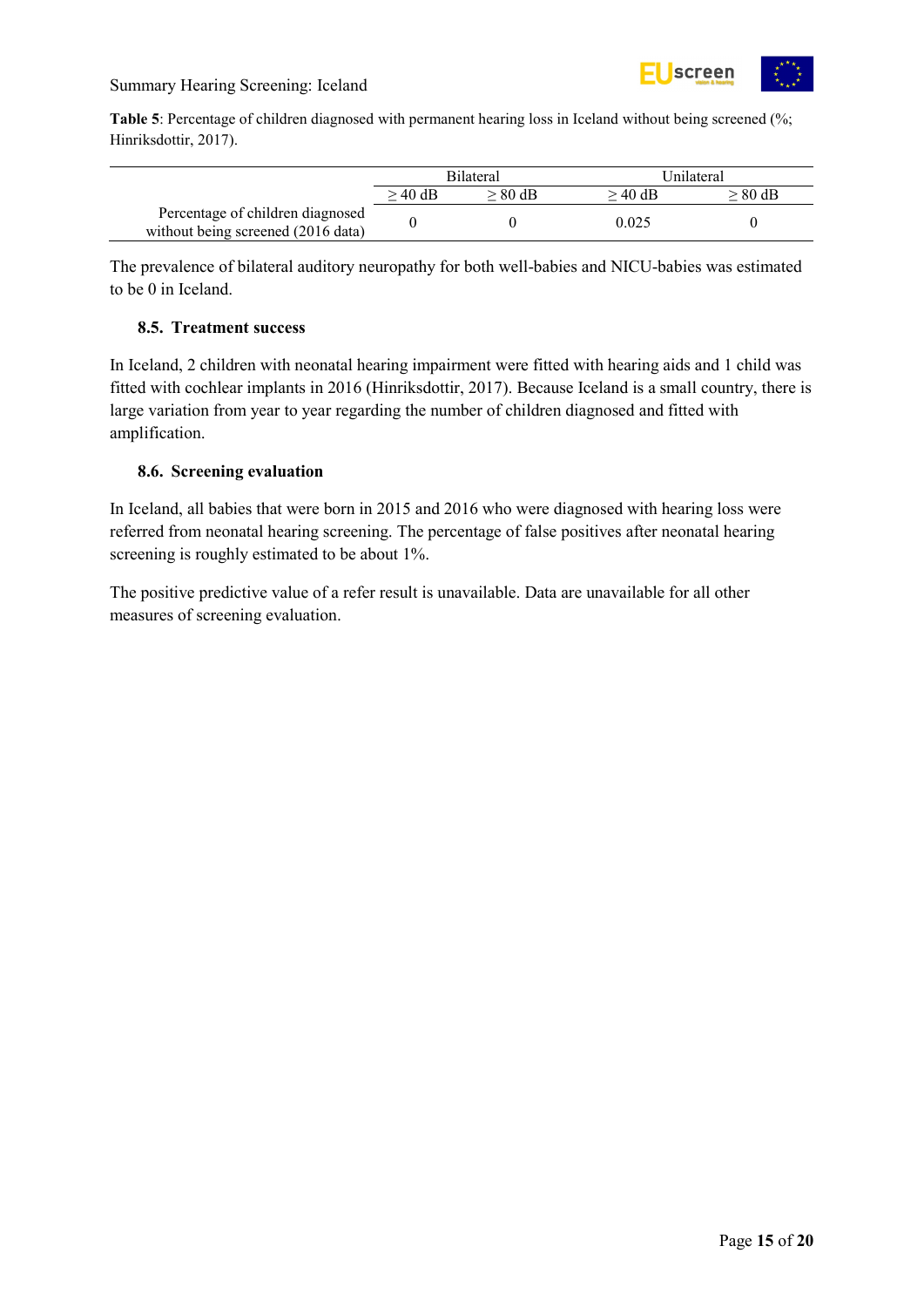

## <span id="page-15-0"></span>**9. Results: Preschool Hearing Screening**

### <span id="page-15-1"></span>**9.1. Coverage and attendance rates**

Not applicable

#### <span id="page-15-2"></span>**9.2. Referral rates**

Not applicable

#### <span id="page-15-3"></span>**9.3. Diagnostic assessment attendance**

Not applicable.

#### <span id="page-15-4"></span>**9.4. Screening evaluation**

Not applicable.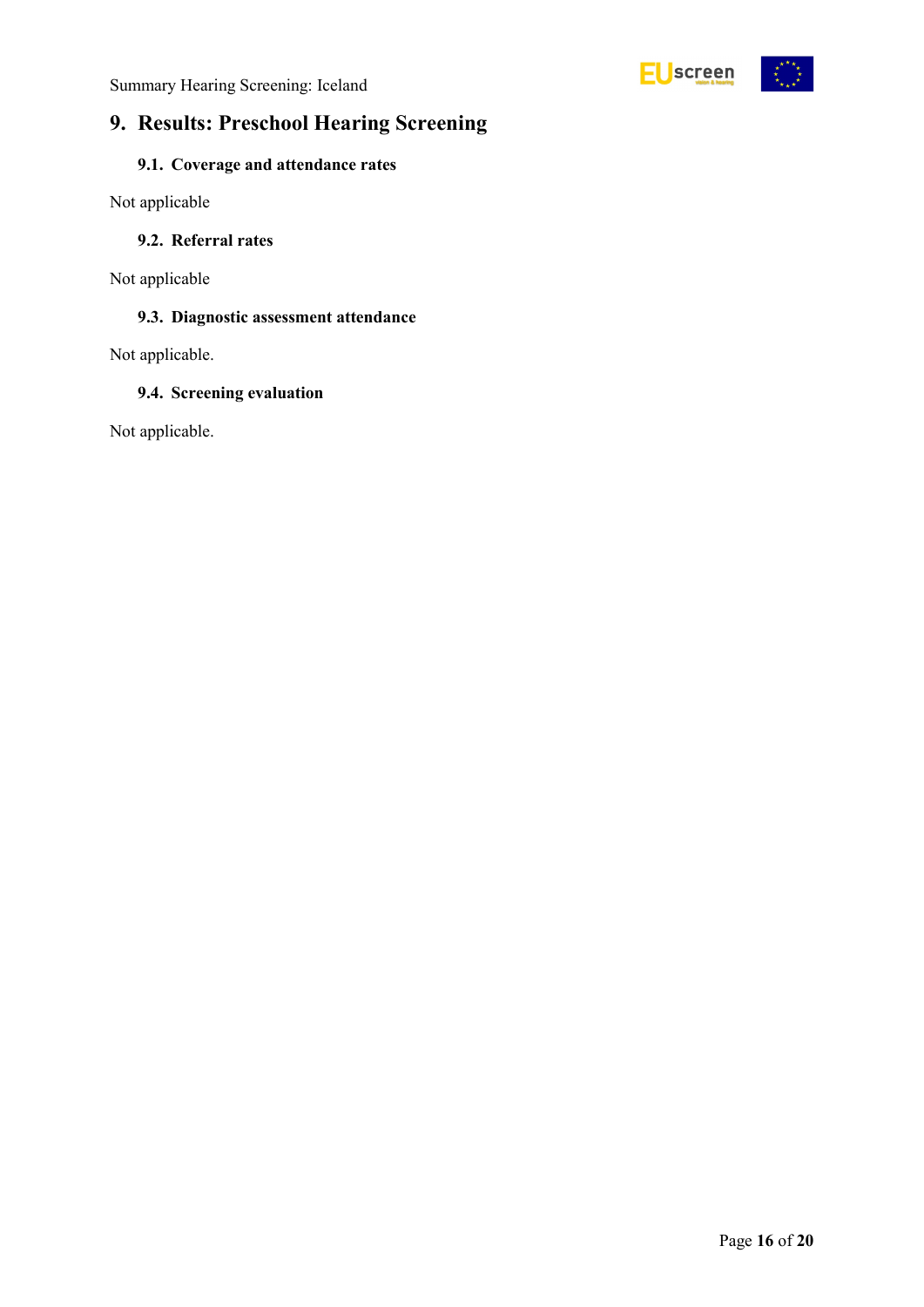

## <span id="page-16-0"></span>**10. Costs: Neonatal Hearing Screening**

Neonatal hearing screening in Iceland is free of charge for parents. There is no financial reward when parents attend hearing screening, and there is no penalty for those who do not attend hearing screening.

There has not been a cost effectiveness analysis completed in Iceland.

#### <span id="page-16-1"></span>**10.1. Screening costs**

In Iceland, neonatal hearing screening for well-babies is calculated to cost  $\epsilon$ 77 000 per year or  $\epsilon$ 19 per infant screened. Data on the costs for screening at-risk babies are not available.

#### <span id="page-16-2"></span>**10.2. Equipment costs**

The cost for OAE and aABR screening devices is not available. All the devices are imported from Denmark and the maintenance is done there. Data on the cost for disposables are not available.

#### <span id="page-16-3"></span>**10.3. Staff costs**

The salary of a professional performing hearing screening is roughly estimated to be  $\epsilon$ 60 200 per year. The wage per hour per person is roughly estimated to be around  $\epsilon$ 30.

There are 8 hearing screening professionals in Iceland, including 2 audiologists, 2 audiologist assistants, 2 nurses and 2 midwives. The professionals are all part-time workers. It is roughly estimated that 1 to 1.5 full-time positions are required to perform the job of a hearing screener. This is roughly estimated (extrapolated) to be 24 hearing screening staff per million population. The cost of training hearing screening professionals is approximately  $\epsilon$ 2000 per person.

#### <span id="page-16-4"></span>**10.4. Diagnostic costs**

The cost for a diagnostic assessment is not available.

#### <span id="page-16-5"></span>**10.5. Amplification costs**

In Iceland, all children are treated for hearing loss.

The initial cost for the first year of hearing aid treatment is estimated to  $\epsilon$ 8000. Thereafter, the yearly costs for hearing aid treatment per patient per year is €4000 to €7500 including hearing aid renewal, audiologist consults, and speech-language pathologist consults. Children typically have their hearing aids replaced every three to four years.

The initial cost of fitting a cochlear implant is  $\epsilon$ 70 000 for the first year and  $\epsilon$ 8000 to  $\epsilon$ 15,000 for subsequent years, including the replacement of the processor, consultations with the audiologist, and consultations with the speech-language pathologist. Children usually have two CIs. They can have the processor renewed every other year. The most common is that the children have the device for three to four years.

#### <span id="page-16-6"></span>**10.6. Social costs**

In Iceland, there are classes available for deaf and hard-of-hearing children in one elementary school and one kindergarten; however, there are neither separate schools nor separate classes at the high school level available for deaf or hard of hearing students.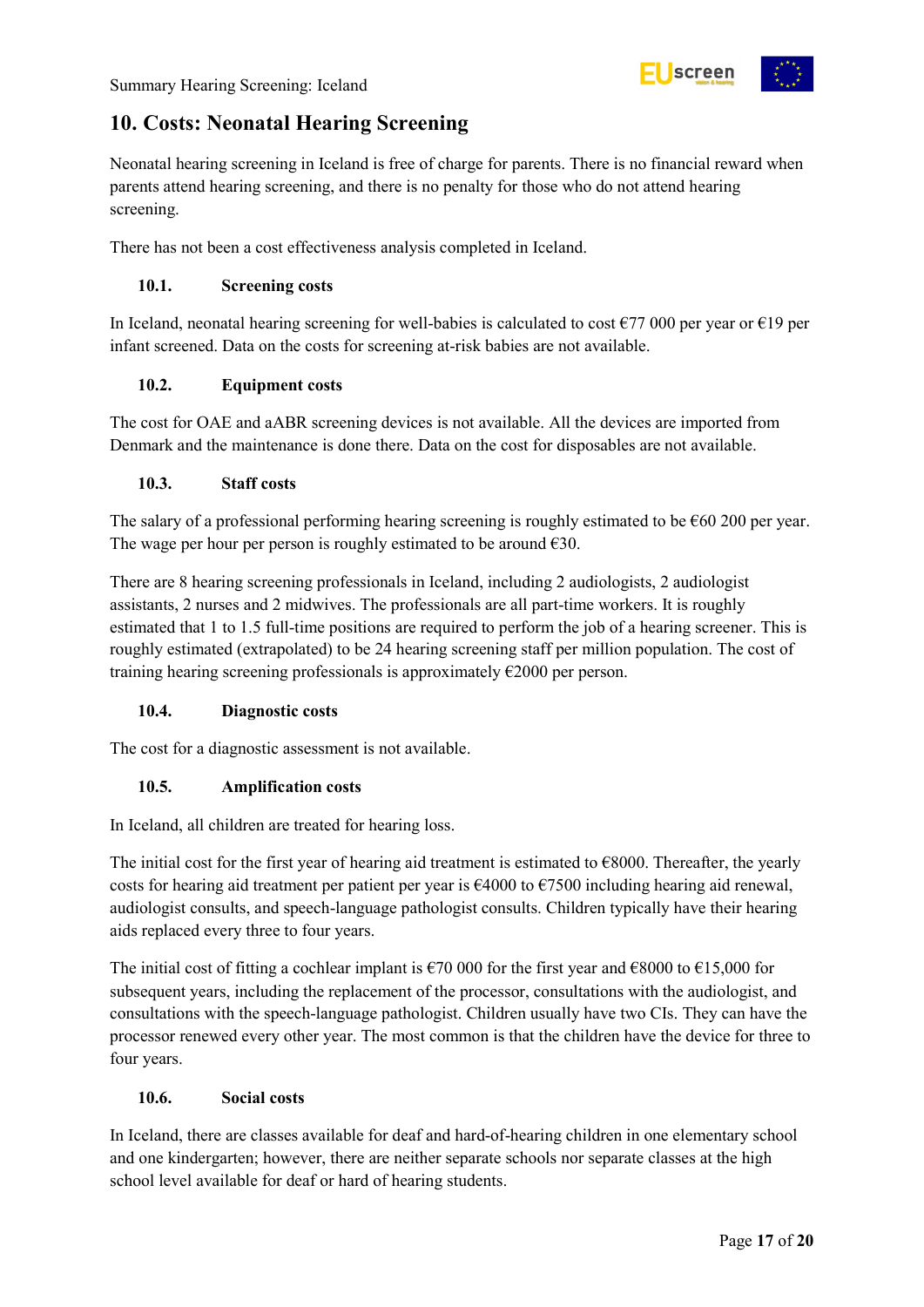



In mainstream schools, services are available to support children who are deaf or hard of hearing, including special teachers, sign language interpreters and classroom equipment. These costs are not included in annual hearing aid and cochlear implant costs; however, specific costs associated with special services are not indicated.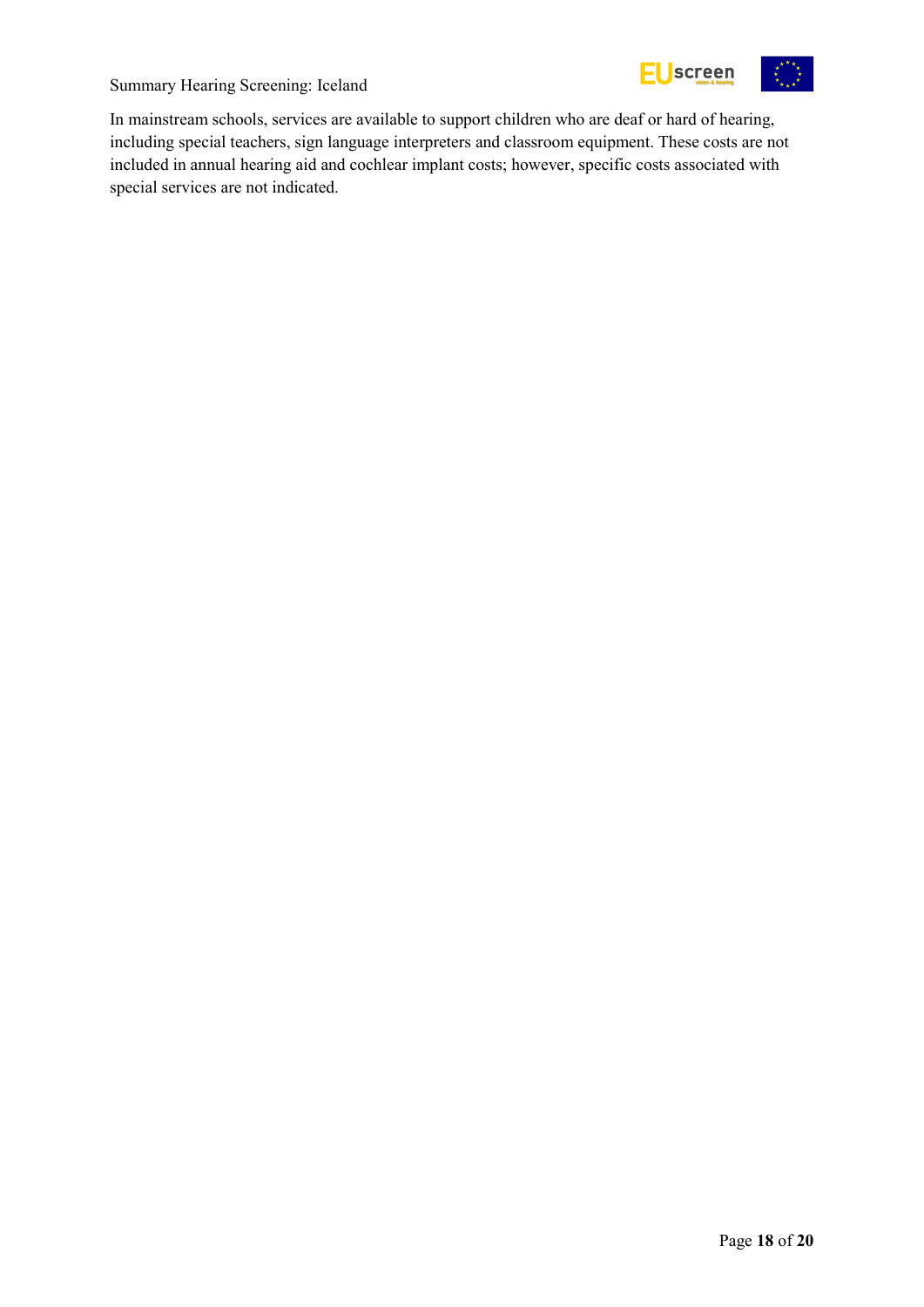

## <span id="page-18-0"></span>**11. Costs: Preschool Hearing Screening**

### <span id="page-18-1"></span>**11.1. Screening costs**

Not applicable.

#### <span id="page-18-2"></span>**11.2. Equipment costs**

Not applicable.

<span id="page-18-3"></span>**11.3. Staff costs**

Not applicable.

#### <span id="page-18-4"></span>**11.4. Diagnostic costs**

Not applicable.